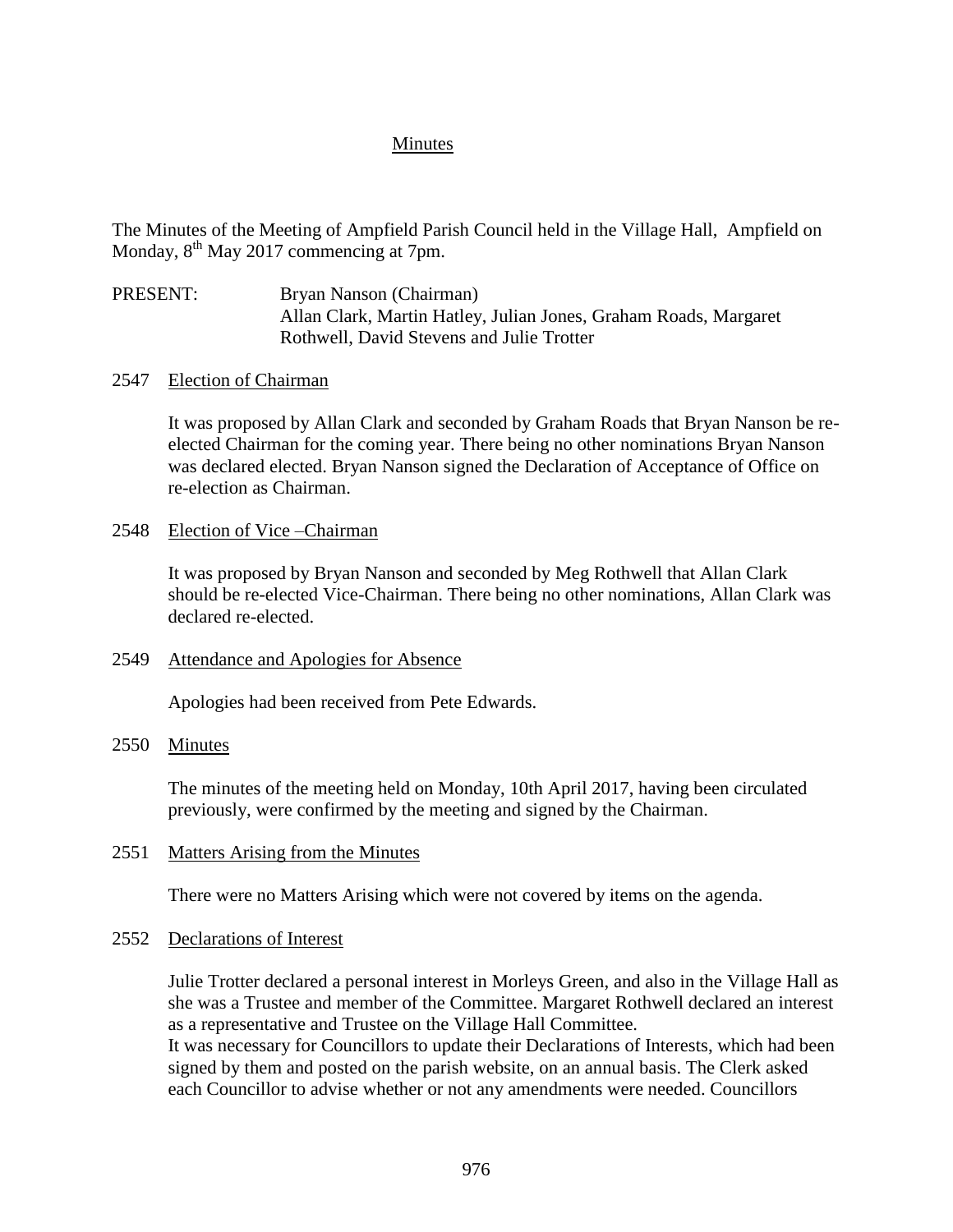confirmed that there had been no changes to their Declaration of Interests. The Clerk would advise Legal & Democratic Services at Test Valley Borough Council (TVBC).

# 2553 Public Participation

A resident of Broadgate Farm was in attendance. The Chairman suspended the meeting at 7.07pm and invited the resident to speak. He asked about facilities for dog waste along walk areas around Hook Road and Knapp Lane. Marti Hatley advised that dog bins were being installed at the top of Knapp Lane. It was noted that S106 monies had been made available for a bus shelter at the Potters Heron junction with the A3090. This would be a sensible place to put a dog bin. Martin Hatley agreed to take this forward and to establish the current situation with the bus shelter. The meeting was reconvened at 7.10pm.

## 2554 Planning Committee Composition

It was agreed that all Councillors would be members of the Planning Committee with the exception of Martin Hatley as Borough Councillor with TVBC. It was proposed by Bryan Nanson and seconded by Meg Rothwell that Allan Clark be appointed Chairman of the Planning Committee. There being no other nominations, Allan Clark was declared appointed. The Chairman of the Council would attend as an ex-officio member.

## 2555 Development Advisory Group Composition

It was agreed that Allan Clark would be convenor of the Group with Bryan Nanson, Margaret Rothwell, David Stevens and Julie Trotter as standing members. All other councillors would attend as required.

## 2556 Portfolio appointments to be made

The following were agreed:

| Ampfield Countryside Heritage Area           |                          |                                  |
|----------------------------------------------|--------------------------|----------------------------------|
| Chapel Wood                                  | Graham Roads             |                                  |
| Environment                                  |                          |                                  |
| <b>Allotments</b>                            |                          | Julian Jones & David Stevens     |
| Ampfield School Liaison                      | <b>Margaret Rothwell</b> |                                  |
| Communications                               | Pete Edwards             |                                  |
| Finance                                      | <b>Bryan Nanson</b>      |                                  |
| Footpath Warden                              |                          | Graham Roads would confirm local |
|                                              | volunteers               |                                  |
| Morley's Estate Management Liaison           | Allan Clark              |                                  |
| Public Transport & Highway Liaison including | Pete Edwards             |                                  |
| Parish Lengthsman Scheme                     |                          |                                  |
| <b>Recreation Ground</b>                     |                          | Bryan Nanson with support from   |
|                                              | Allan Clark              |                                  |
| Safer Neighbourhood Scheme                   | David Stevens            |                                  |
|                                              |                          |                                  |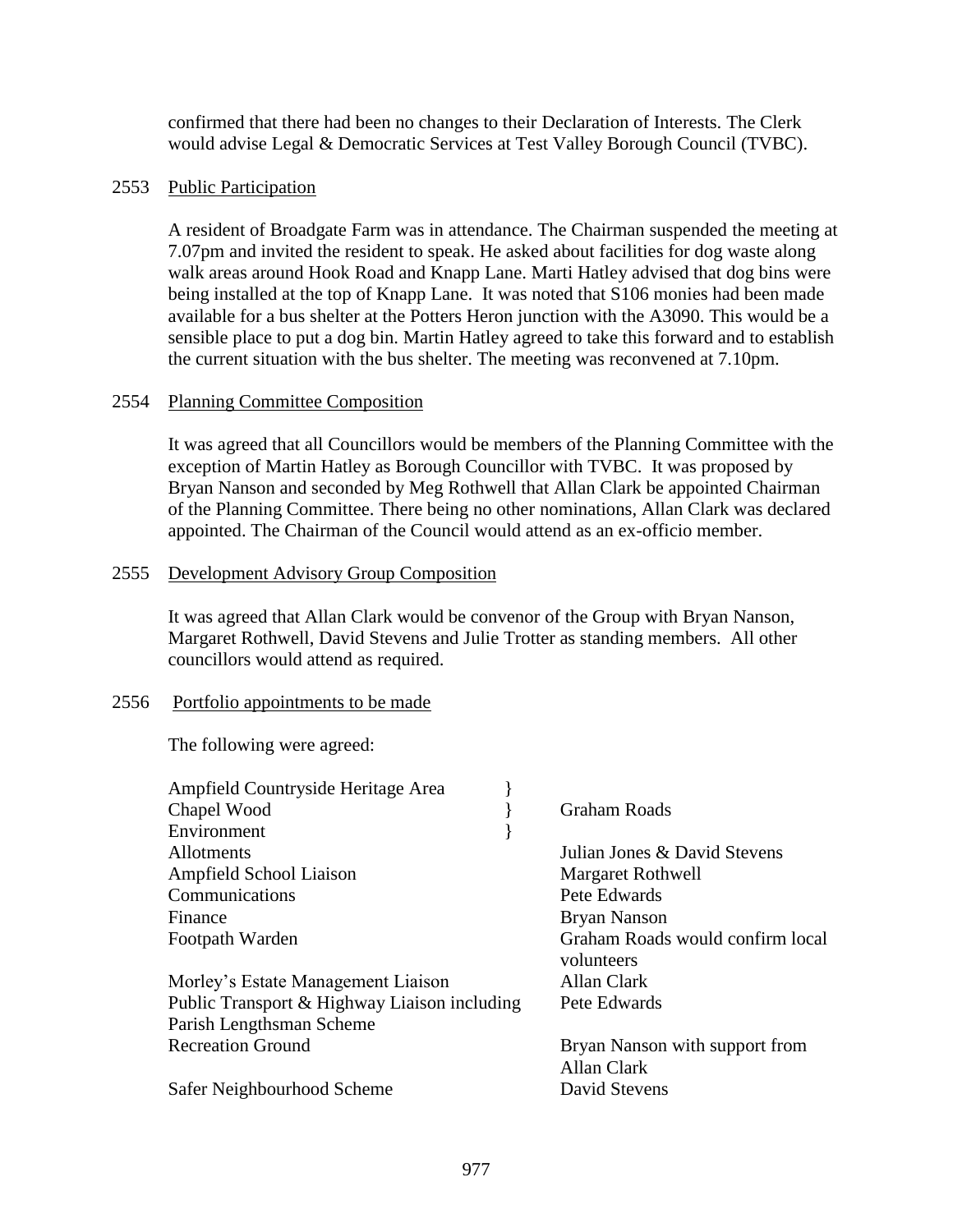| <b>Test Valley Association of Parish Councils</b> | <b>Bryan Nanson</b>                                              |
|---------------------------------------------------|------------------------------------------------------------------|
| Hampshire Association of Local Councils           |                                                                  |
| Village Hall Committee                            | Margaret Rothwell (Bryan Nanson)<br>would attend in her absence) |
| Village Design Statement                          | <b>Graham Roads</b>                                              |
| Webmaster                                         | Julian Jones                                                     |

# 2557 Matters arising from the Parish Assembly held on Monday 24<sup>th</sup> April 2017

Members noted the concerns about speeding raised by a resident from the Hook area. Cllr Alan Dowden and Pete Edwards had agreed to liaise over the matter. Pete Edwards would also look into the concern raised about HGVs in Knapp Lane. The request for more challenging equipment was made should the opportunity for a new playground present itself. Residents also raised issues about the effects on the water table of multiple developments, the poor service received by one user of the "101" service and about how the notification of planning applications on an individual's boundary could vary according to whether it bordered a dwelling or a non-dwelling such as a farm.

#### 2558 Financial matters

#### 2558.1 Accounts for payment, income and anticipated expenditure

 Council authorised the payments of £114.00 for renewal of LCAS, £40.00 for renewal of membership of HPFA and £20.00 for continuation of the Messenger advert. It was proposed by Julian Jones, and seconded by Graham Roads, that the following accounts be paid:

| Cheques to be signed at meeting                    | £ inc VAT |           |
|----------------------------------------------------|-----------|-----------|
| LCAS membership renewal                            | 114.00    |           |
| HPFA subs renewal                                  | 40.00     |           |
| Messenger advert renewal                           | 20.00     |           |
| Konica Minolta-hire 24/4-23/7/2017                 | 128.88    |           |
| Konica Minolta - copies taken 24/1/-23/4/2017      | 12.22     |           |
| AceLiftaway - stone bags for the allotments        | 168.00    |           |
| Salary May 2017 - D Matthews                       | 558.27    |           |
| <b>HMRC May payments</b>                           | 154.54    |           |
| Parish Assembly refreshments - Julie Trotter       | 2.99      |           |
|                                                    | 1,198.90  |           |
| Payments made between meetings                     |           |           |
|                                                    |           | £ inc VAT |
| Allen Build & Development - stage payment pavilion |           | 21,077.77 |
| NEST pension - Council's payment for April D/D     |           | 22.04     |
| Allotment key refund - K Isaac                     |           | 25.00     |
| Allotment make good plot refund - J Stickland      |           | 50.00     |
| April Salary - D Matthews                          |           | 558.47    |
| April payments HMRC                                |           | 154.34    |
|                                                    |           |           |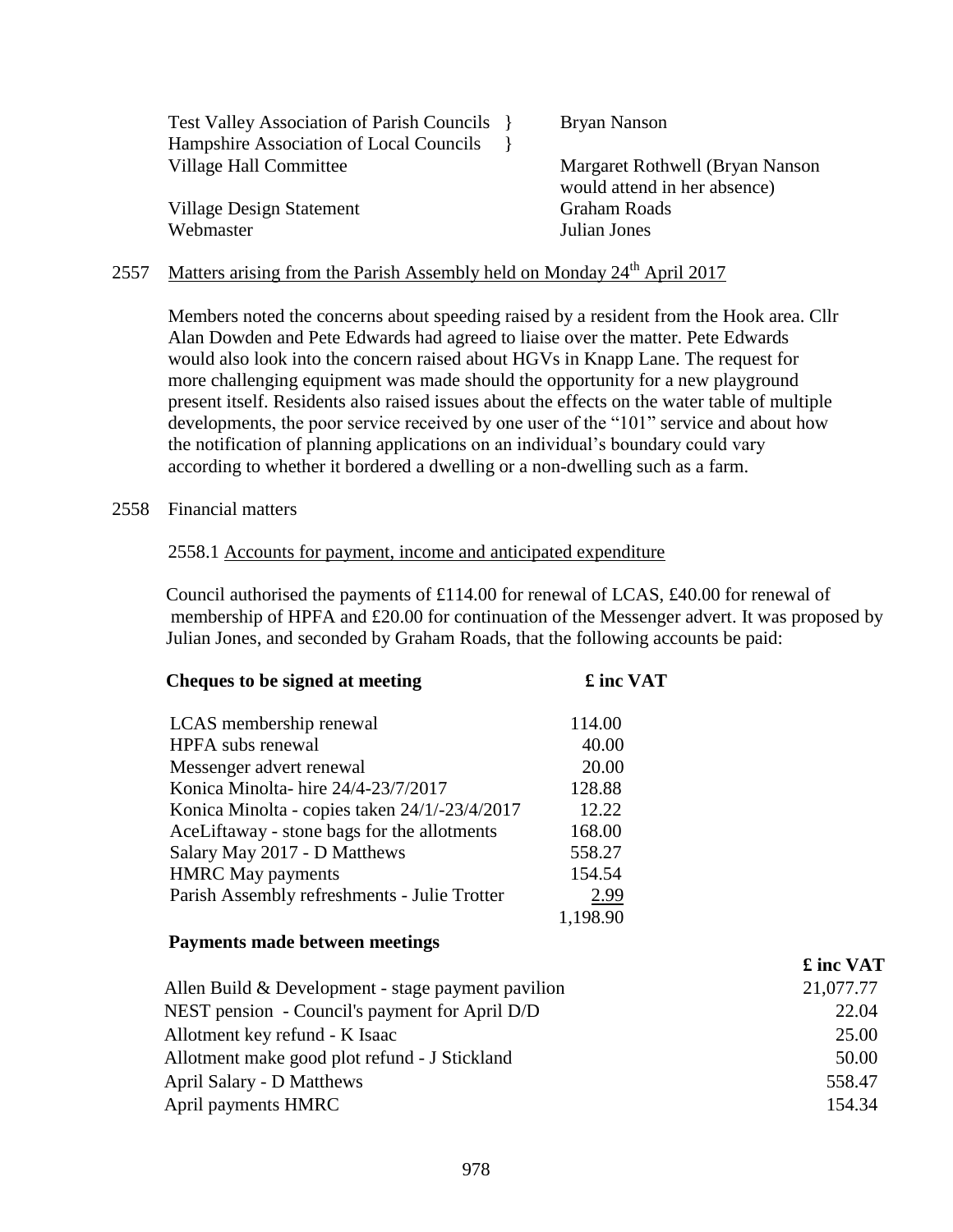| Allen Build & Development - stage payment pavilion | 27,305.60 |
|----------------------------------------------------|-----------|
| Bank transfer fee                                  | 30.00     |

Council noted and approved the cheques and payments made between meetings. As expected the biggest payments in the period had been to Allen Build and Development for the construction of the pavilion. The bank statement for April had been circulated prior to the meeting. Council had agreed a transfer of £40,000 from HSBC to TSB to fund the construction costs of the pavilion pending the release of S106 monies by TVBC. Receipts for April had been £27,893.33 which was largely due to the payment of the first instalment of the Precept, a VAT refund and a grant from the Community Asset Fund towards pavilion costs. The bank accounts at  $8^{th}$  May stood at £219,891.11 of which £106,568 was intended for payment of ground maintenance of the open spaces on the Morleys development.

#### 2558.2 Year end accounts

The Internal Auditor had reviewed the year end accounts and had completed the relevant report on the Annual Return. All documents would be reviewed by Council at its meeting on  $26<sup>th</sup>$  June 2017. The Governance Statement on the Annual Return would be reviewed and completed prior to the signing of the accounts at the same meeting.

### 2558.3 Reviews

Council reviewed its Finance & Administration Risk Assessment and its Financial Strategy and agreed that they remained relevant. The banking arrangements were reviewed and retained. It was agreed that the Chairman and the RFO would review the Finance Regulations prior to the September meeting.

#### 2559 Friends of Chapel Wood & work in the Woodland

 Council thanked Martin Hatley for arranging for the repair to the woodland signs which had been recently vandalised. The Friends of Chapel Wood were due to meet the following week when further clearance work would be done to open up the view from the pond area to St Mark's Church. It was expected that the organisation of the re-building of the dipping platform would start in June.

#### 2560 Ampfield Recreation Ground

#### 2560.1 Pavilion project progress

Bryan Nanson summarised the financial situation with the new pavilion. Costs had been holding reasonably well and there was still some contingency for unforeseen expenditure. The decision had been taken not to have a dedicated sewerage system but to reach an agreement with the White Horse to continue to use their facilities. It was noted that S106 monies due from Morleys Green and from Broadgate Farm had been received but monies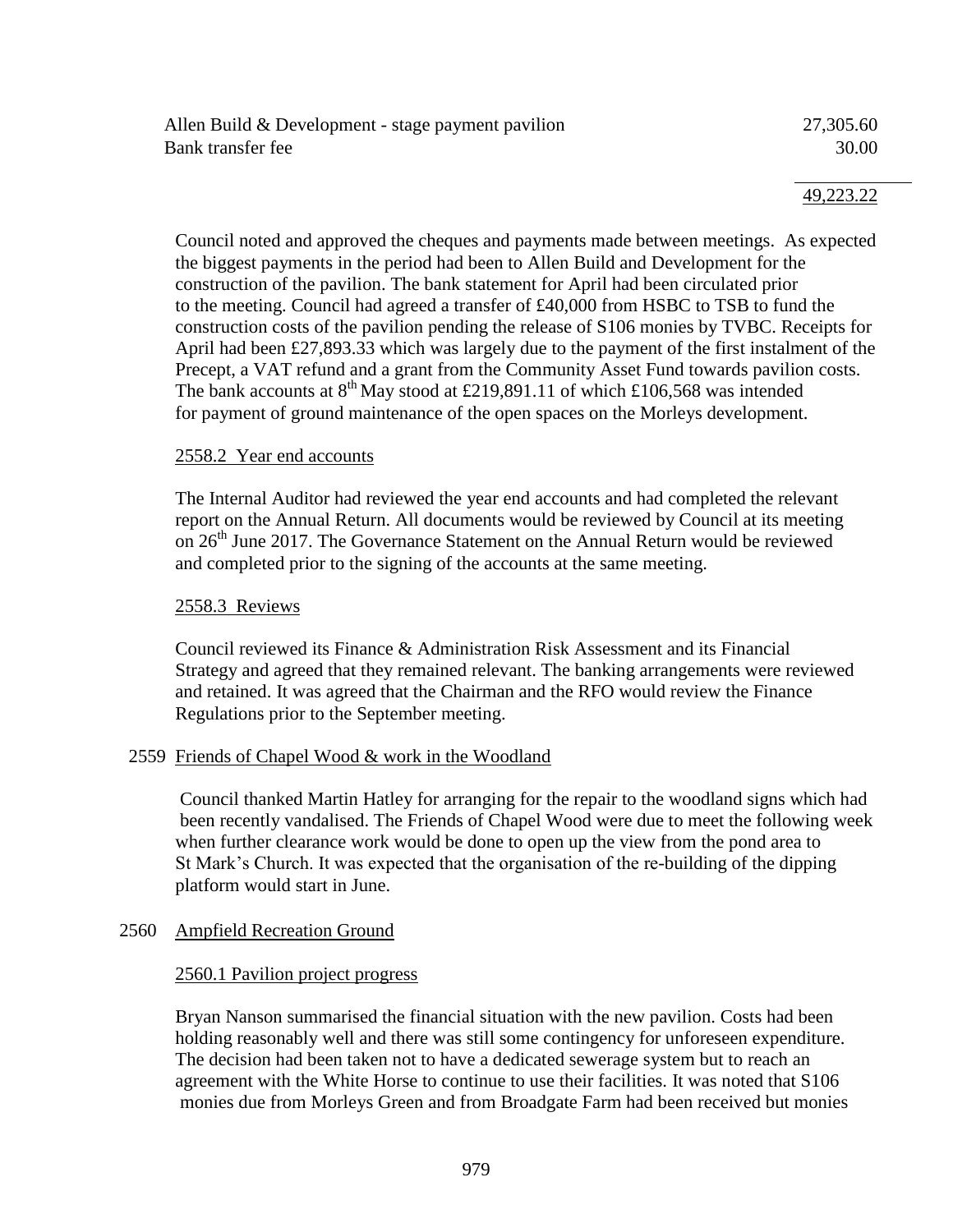due from the Grosvenor development had not yet been traced by TVBC. The overall payment of £119,000 had been made up of 5 separate payments some of which were small. It would have been helpful if some of the larger outstanding payments could have been made but the contributions to be used were decided by TVBC. Martin Hatley was fairly certain that the S106 monies, originally set aside for railings along a stretch of the A3090, would be diverted to a category which allowed its use for the pavilion. He would follow this up with TVBC. However, it was thought that there could be a fee of £200 or £300 charged to vary the S106 deed.

The building work had been going well. It was noted that a fire alarm had been required to be fitted. Members agreed to the fitting of CCTV and also to a number of minor modifications to the plan and to some changes in materials. Electricity had been connected and a supplier would now be sought. Expert advice had been sought about the best way to reclaim the VAT spent on the construction of the pavilion.

Council had agreed to the Cricket Club's request to install a garden and a picket fence. Completion date was still expected to be end June /early July. Julie Trotter had agreed to lead on the selection of interior items such as carpets, doors, tables, chairs & cutlery. It was thought that TVBC would accept the building of the car park in 2 stages. Martin Hatley would arrange a meeting with a local business man who was interested in helping with the construction of the carpark*.*

He would discuss with TVBC the possibility of further grants from the Community Asset Fund. It would be sensible to projectise the dismantling of the old pavilion and the movement of the playground. The Cricket Club would celebrate the opening of the new pavilion next season. Should Council wish to stage their opening ceremony this Summer the Village Hall Committee would assist and support the event.

## 2561 Morleys Development

# 2561.1 Grassed areas

Parts of the grass in front of the cottages at the entrance to Morleys was patchy and in poor condition. The landscape contractor had thought this might be due to the effects of having the portakabins placed on that section of land throughout the building phase. Council agreed that a quote to re-seed the affected areas should be obtained. There had still been no response from Perbury about Council's and the Village Hall Committee's reaction to proposed charges for shared use of the road leading onto Morleys Green from the A3090 and for use of the sewage treatment plant.

## 2562 Village Design Statement (VDS)

Work on the VDS continued. A meeting of the committee had been arranged for the following evening. A first draft was being prepared for review prior to it being referred to TVBC for comment.